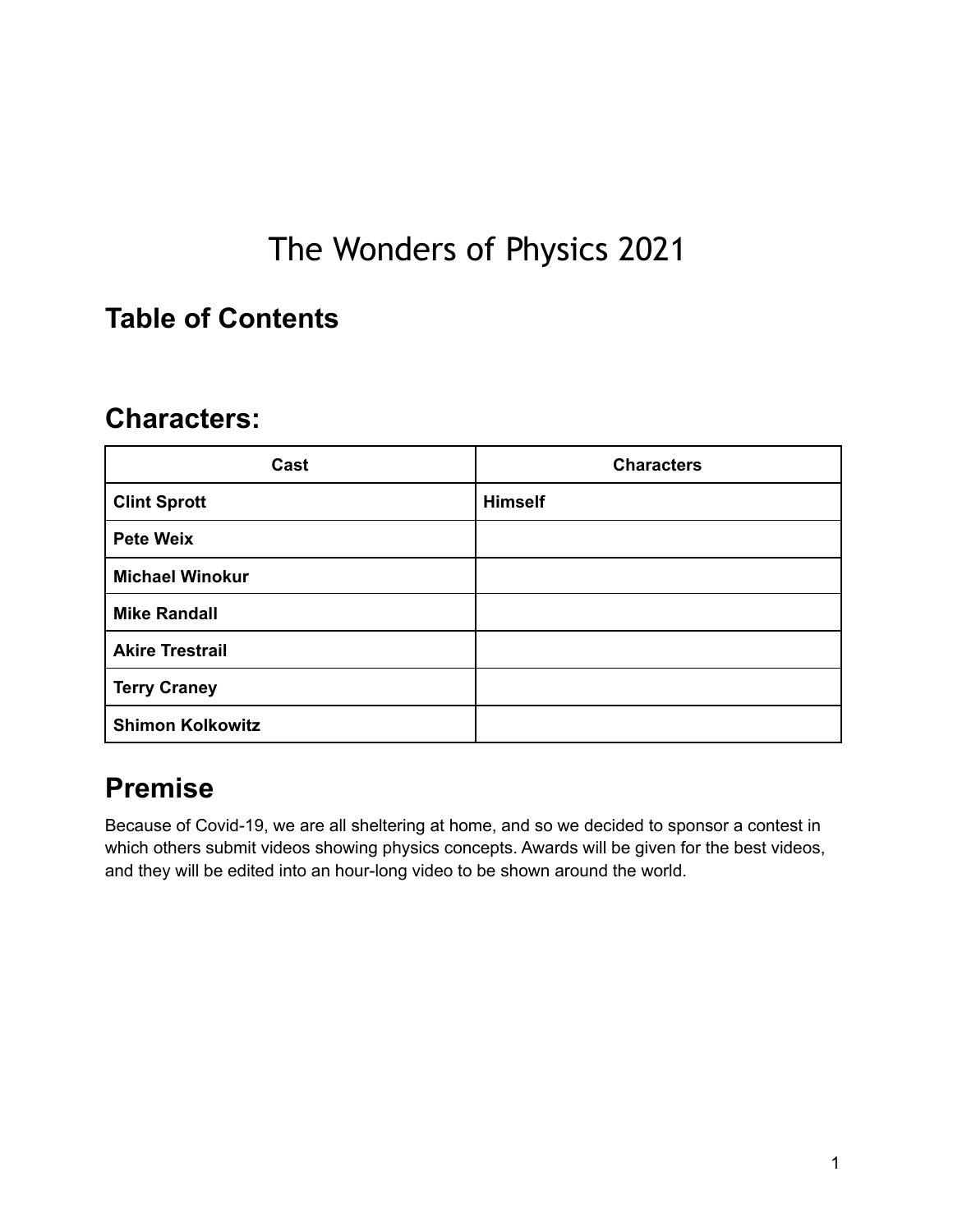## Resources:

- [2018 PowerPoint Slide Show](http://demo1.physics.wisc.edu/wop2015/2015WOP-Slides.ppt) (where is the 2019 version?)
- **[Physics Lecture Demonstrations](https://wiki.physics.wisc.edu//facultywiki/Demonstrations)**
- + [An old Physics 103 Demo List](https://docs.google.com/document/d/1wMsW9g1NB8_BqsZgG3qC3gWfuZFyQoJt7a6YI4vNbnE/edit?usp=sharing)
- [An old Physics 104 Demo List](https://docs.google.com/document/d/11y8wuJmyVV1xR5Bui_dh6EqiXYc6NOciFx7_qCRSC2g/edit?usp=sharing)
- o [WoP Demos from Previous Years](http://sprott.physics.wisc.edu/woptapes.pdf)
- [85 Video Clips from Physics Demonstrations Book](http://uwpress.wisc.edu/books/5480-video.htm)
- [WOP sound library](http://sprott.physics.wisc.edu/wop/sounds)
- [2020 WOP script](https://docs.google.com/document/u/0/d/1J0MNlOUpMF1zJvCT1JpMsxrBY-l_OZJRraKIwy0jdwo/edit)
- [2019 WOP script](https://docs.google.com/document/d/1m0cd1o1y-MwhlCbQvyS4LeB-yXUSqGhzarbH15XNXTA/edit?usp=sharing)
- [2018 WOP script](https://docs.google.com/document/d/1Hvmtk9SNCcrHNQ7eALKW-x4ZH-1gV8qHe0gOHmsocGE/edit#)
- [2017 WOP script](https://docs.google.com/document/d/1FP8FNj7yiGEloriCeCPiMIaHEqjB9PMpF10lFP7OkWY/edit#heading=h.j6jww5rjj1rr)
- [2016 WOP script](https://docs.google.com/document/d/1RK-hKgEBvZUn3BvNOasL6xDc7UhZsTFOV_S7CTfY3RI/edit)
- [2015 WOP script](https://docs.google.com/document/d/1z8VbGt1UeL1BbK-bzBxEVnVWLdGM-uAWnvMVdiirsLU/edit)
- [2014 WOP script](#page-0-0)
- [2013 WOP script](https://docs.google.com/document/d/1fbdjzys_PM2-rgQjGzc3Z9N0A6Nd3xnaXjRQch9XJwc/edit?usp=sharing)
- [2012 WOP script](https://docs.google.com/document/d/1DUn4nU7mQ5TNLiyvaTm5IhjMdYFoXsQVRaxqvMcQl20/edit?usp=sharing)
- [2011 WOP script](https://docs.google.com/document/d/1Zz8Ce_h20JU53LzL_UCENVWcAoKmz3kcHdpLYtYkzDg/edit?usp=sharing)
- [Free Sound Effects Archive](http://www.grsites.com/archive/sounds/)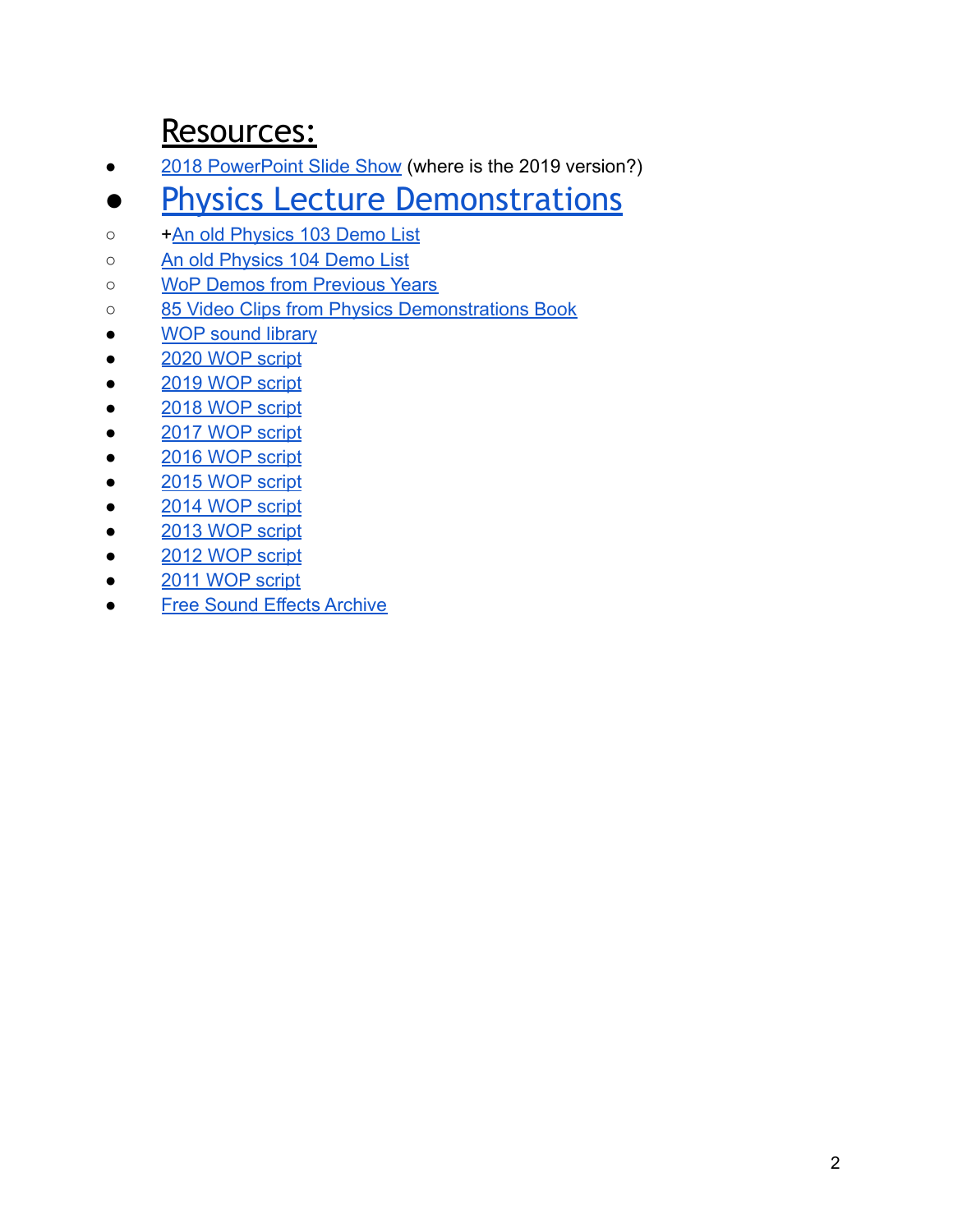### The Wonders of Physics 2021 "Physics at Home"

#### **[Annual](https://drive.google.com/file/d/1cZNY5Rya9b2-MZt64UH4-4Qcx86ZO5xP/view?usp=sharing) show intro with music**

(Replace "2020 Physics of Time" with "2021 Physics at Home" over a suitable graphic.)

**Peter:** <https://drive.google.com/file/d/1HZBkKfHqam-bLkYrIaxiOwEwieKUBKOf>

Sprott: <https://drive.google.com/open?id=1rwkifZfkb4mpgStmc90zj9WDKjuZ37OH>

**Peter:** That sounds like a great idea, but some people may need a bit more help and advice. Let's ask Mike Randall to provide some further guidance…

**Mike:** <https://drive.google.com/open?id=1vqWKz1t6GxMi193zlf17YPgqrdAJc3X4>

(See my [recorded](https://sprott.physics.wisc.edu/temp/sprott3.mp4) video)

**Sprott:** Thanks, Mike. That should get people working. While we're waiting for our first submission, let me show you this short video from my friend and colleague Bassam Shakhashiri congratulating us on the 38th season of The Wonders of Physics...

#### **Bassam Shakhashiri:**

[https://drive.google.com/file/d/12mRTune\\_0TBgHHSYjjfh8ns5ydtlycRf/view?usp=sharing](https://drive.google.com/file/d/12mRTune_0TBgHHSYjjfh8ns5ydtlycRf/view?usp=sharing)

**Sprott:** Yes, it was Bassam Shakhashiri who inspired The Wonders of Physics with his own Science is Fun program, and we've done many joint presentations over the years.

#### **July, 2021... (graphic)**

**Sprott:** And now we've received 46 videos from around the world. Our nine judges have submitted their scores, and we're ready to announce the winners. All the winners will receive a plaque with their names on it, and they'll be able to choose from a list of ten prizes. The first place winner will be announced at the end of this video, and so stay tuned.

**Sprott:** Meanwhile, the award for the best video about the Physics of Motion goes to Arnav Bali, a 13-year old middle schooler from Connecticut. He shows how to find and use the center of mass. See if you notice a slight error in one of his formulas...

**37 Arnav Bali (Best Video about the Physics of Motion - Understanding Center of Mass): <https://drive.google.com/open?id=1jnk8KIvxJ3mU5j3vdywPT-Bk4QFhFtIR>**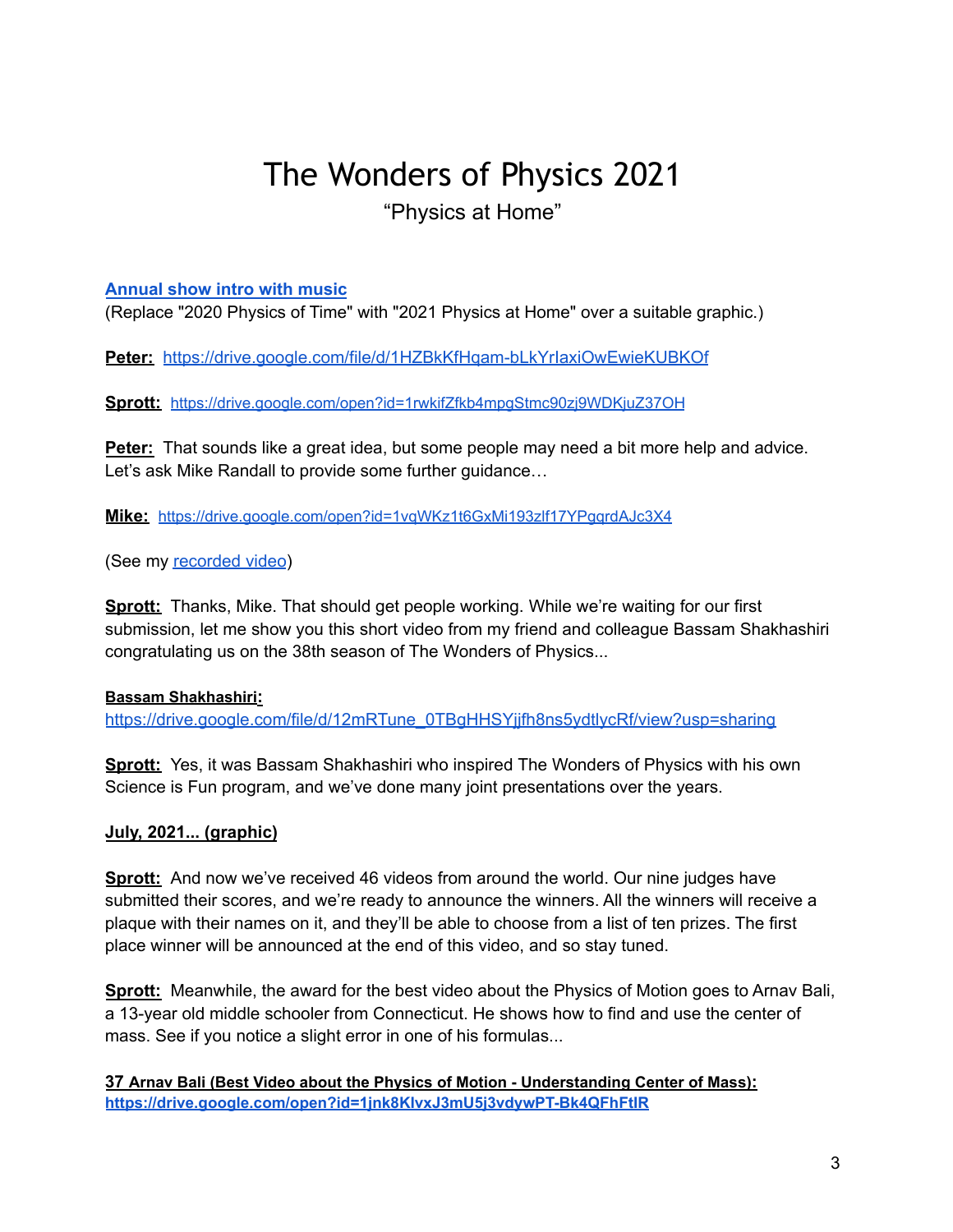**Sprott:** Here's another video about the Physics of Motion by a brother/sister team from Wisconsin and winner of the best middle school entry...

**19 Jack and Maddie Ancelet (Best Middle School Entry - Newton's Laws of Motion):** <https://drive.google.com/open?id=1LPKWqJhTUZr42mMIhVnfnPvAfmXAD6JY>

**Sprott:** The winner of the award for the best video from someone over the age of 50 goes to David Blough from our own University of Wisconsin - Madison for his experiments with the trebuchet...

**41 David Blough (Best Video from Someone Over the Age of 50 - Trebuchet): <https://drive.google.com/open?id=1VqjoRoU9ee6qjToLsI2eZW9iqbIk9PY6>**

**Sprott:** At the other extreme is our youngest award winner, 8-year-old Rowan Evenson from Wisconsin. He shows us how levers work. He sent us a five and a half-minute video, but here's a 30-second clip from his submission (3:40 - 4:10)...

**6 Rowan Evenson (Best Video from Someone Under the Age of 10 - How can Rowan pick his Papa up with one Finger?):** [https://drive.google.com/open?id=1FmW51glfWs6H0TvD6oDHQrlGKn\\_h11jS](https://drive.google.com/open?id=1FmW51glfWs6H0TvD6oDHQrlGKn_h11jS)

**Sprott:** The next video is from a California high school student who received the award for the best video about the Physics of Oscillations...

**45 Simon Cha (Best Video about the Physics of Oscillations - All About Pendulums!): <https://drive.google.com/open?id=1vNqpp4VtTHTR6IjimGo46bCuByXl7hB4>**

**Sprott:** On the same topic, the following video from a group of East Troy, Wisconsin high school students received a \$200 cash award from the United States Metric Association for the best use of the metric system...

**27 Summer Chapman, Ava Joas, and Brady Fisher - East Troy (WI) High School (Best Video using the Metric System - Energy in Action):**

<https://drive.google.com/open?id=19ofkArHFRtn5YFSbpOkdslNj2SpDQ886>

**Sprott:** The winner of the award for the best Rube Goldberg Machine was Trey Wilson, a high school student from Florida. Her video included a long written explanation of the physics principles that we omitted in the interest of time (stop at 0:21)...

**8 Trey Wilson (Best Rube Goldberg Project - Rube Goldberg Project):** [https://drive.google.com/open?id=1o7b\\_tut66bwlgjNtroJ6WRhbL5G0ibPg](https://drive.google.com/open?id=1o7b_tut66bwlgjNtroJ6WRhbL5G0ibPg)

**Sprott:** And our final award winning video about the Physics of Motion came from a California high school student. It gives an explanation of the physics required for a journey to Pluto...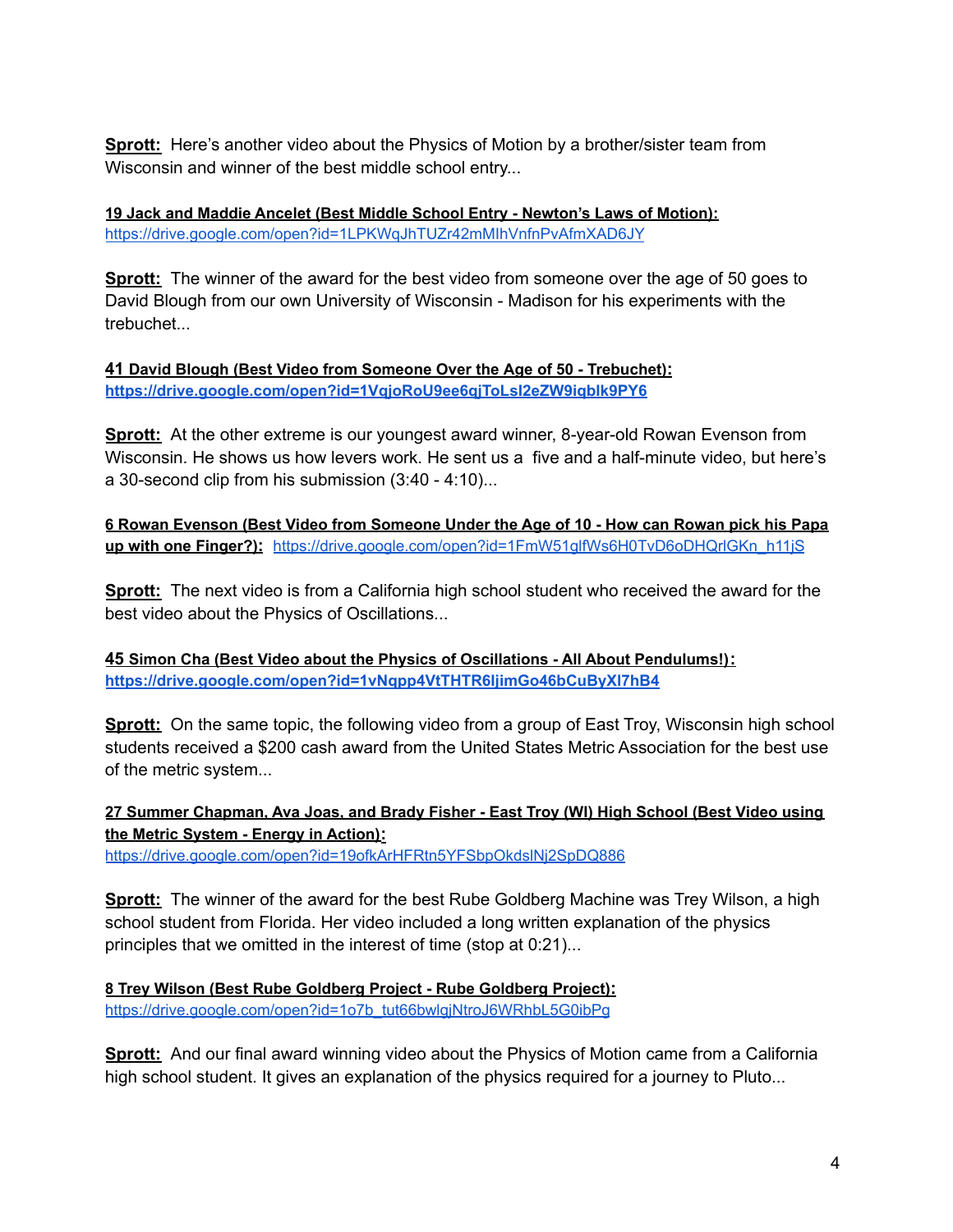#### **46 Dimple Amitha Garuadapuri (Best Video about the Physics of Space Travel - A Timely Exploration: Traveling to Pluto):**

**<https://drive.google.com/open?id=1nK1l-0NJD206s3ANFS7kxEtPChf-oECf>**

**Sprott:** Now, a bit closer to the Earth, the next video from a high school student in Bangladesh won the award for the best video on the Physics of Airplane Flight...

42 Asif Touhid (Best Video about the Physics of Flight - Physics Behind the Flight of an Airplane): [https://drive.google.com/open?id=1-ylUGNsCUvn4QbxQP96edwvKr\\_lzDdbr](https://drive.google.com/open?id=1-ylUGNsCUvn4QbxQP96edwvKr_lzDdbr)

**Sprott:** We had a number of nice videos about the Physics of Sound. This next submission, from students at East Troy Wisconsin High School on the Doppler Effect won the award for the best Physics of Sound video...

**24 Andrea Smith, Addie Hart, Kayla Stroh, and Thayne Schmitt - East Troy (WI) High School (Best Video about the Physics of Sound - Doppler Effect):** [https://drive.google.com/open?id=1\\_rFOfvz2eNdmjbKarjCg3fDQOjiU2D-H](https://drive.google.com/open?id=1_rFOfvz2eNdmjbKarjCg3fDQOjiU2D-H)

**Sprott:** And from another high school in Neenah, Wisconsin, this group won the award for the best video about the Physics of Waves (shorten the music at the end)...

**12 Ellie Balensiefen, Trinity Grimes, and Ainsley Moore - Neenah (WI) High School (Best Video about the Physics of Waves - Rubens Tube):** <https://drive.google.com/open?id=1zV1q0XbvNWRvctVw4i-CRYGg698kzsGo>

**Sprott:** And our last video about sound is from Northeast Wisconsin Technical College. It won the award for the Best Capstone Project (trim music at the beginning and end, 0:20 - 2:45)...

**22 Paige Hyden and Madelyn Krawze - Northeast Wisconsin Technical College (Best Capstone Project - Waves through Fire - the Pyro Table):** <https://drive.google.com/open?id=1TFAYyFpMRzm2MXf6C97bWXAVee371kqr>

**Sprott:** We had only had two submissions on electricity, and they both won awards. The first was from a group of high school physics students from Neenah, Wisconsin. It was the best video on the Physics of Electricity...

**11 Lindsay Manteufel, Laura Salman, and Sydney Wirth - Neenah (WI) High School (Best Video about the Physics of Electricity - Electrostatic Levitation):** <https://drive.google.com/open?id=1vYEKGKA5j3Z94WWu0nCD68UHXQCQja1b>

**Sprott:** The second electricity video from a high school student came all the way from India. It won the award for the best video about the Physics of Lightning...

**36 Vanshika Somani (Best Video about the Physics of Lightning - The Formation of Lightning!):** <https://drive.google.com/open?id=1LsNdbISGeKoBS9lqaFIXho01a8u4Yswx>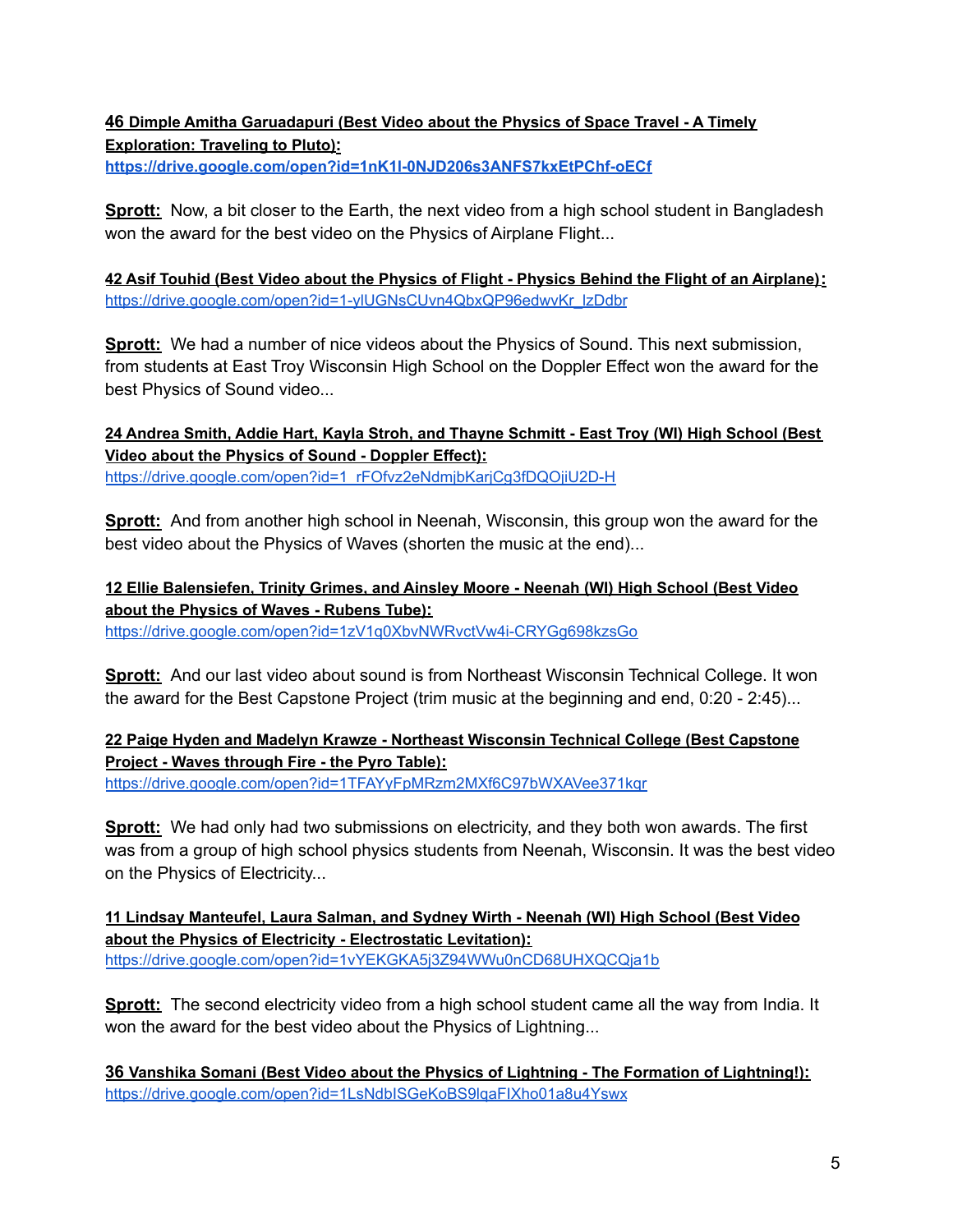**Sprott:** We had several nice videos about the Physics of Light, two of which, both from East Troy, Wisconsin High School students, won awards. The best video about the Physics of Light was on Newton's Rainbow…

#### **30 Callie Nelson and Morgan Sonderegger - East Troy (WI) High School (Best Video about the Physics of Light - Newton's Rainbow):**

<https://drive.google.com/open?id=1x-tffGZU6eqOY48WHePtIYmhxhZOJEMf>

**Sprott:** The second video about light from East Troy, Wisconsin High School was given the award for the best video from our home State of Wisconsin…

**25 Sarah Scanlan, Robert Thomas, and Mary Schrieber - East Troy (WI) High School (Best Video from Someone in Wisconsin - Lasers, Gelatin, and Refraction):** <https://drive.google.com/open?id=1TUji5kTOp7HmQRy6DOra-cxVozrpcoZH>

**Sprott:** We had very few videos about modern physics, by which we mean things that have been discovered in the last hundred years or so. But here's a slightly technical one on Wormholes and Time Machines from a high school student in Azerbaijan. It won the award for the best Modern Physics video…

**38 Khadija Balakishiyeva (Best Video about Modern Physics - Wormholes & Time Machines):** [https://drive.google.com/open?id=18f\\_3bOezdijwuhKz4ECtwydzMnOpZhh5](https://drive.google.com/open?id=18f_3bOezdijwuhKz4ECtwydzMnOpZhh5)

**Sprott:** And now we're ready to announce the first place winner of the 2021 Wonders of Physics Video Contest. That award goes to Alex Lie, a 16-year-old high school student from California for his video on The Rotational World…

**2 Alex Lie (First Place Winner - The Rotational World):** <https://drive.google.com/open?id=1iiiQA-Vtm1VGDMhrPlhN66PRHxgffUoK>

**Sprott:** Congratulations Alex! You'ld make a great teacher and a great physicist, not to mention a pretty good soccer player.

**Sprott:** We also have an award of a \$200 gift certificate from PASCO for the teacher whose students sent us the most high-quality videos. That award goes to Kristin Michalski from the East Troy, Wisconsin High School. Congratulations Kristin and to all your talented students!

(Insert a photo of Kristin [Michalski](http://sprott.physics.wisc.edu/photos/friends/kristin.jpg)) Kristin Michalski, NBCT East Troy High School Science Team Leader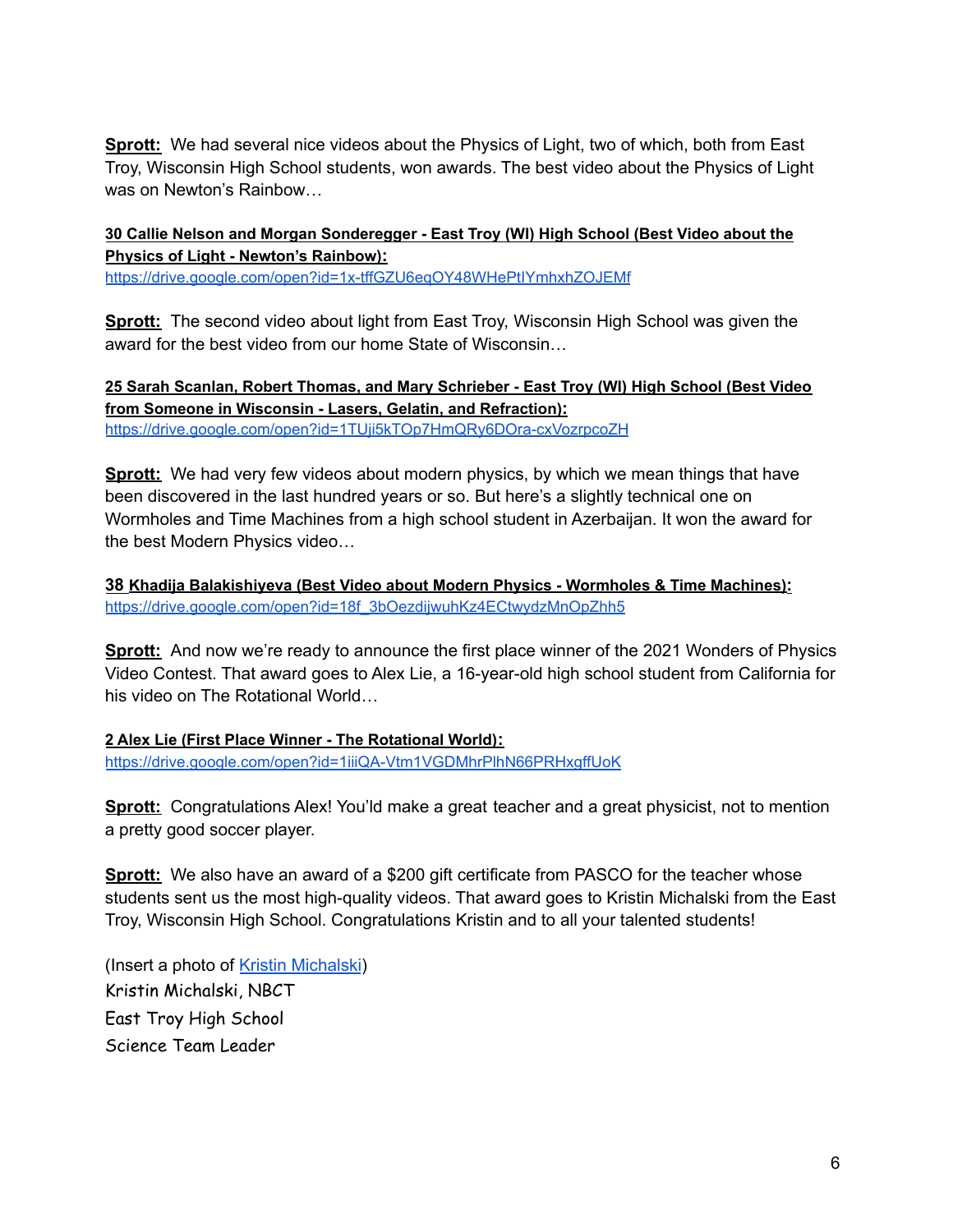**Sprott:** Now there were many other excellent videos, but we had to limit the awards to the best of the best. I want to thank everyone who submitted a video to the contest.

**Sprott:** We started this contest to continue the 38-year tradition of presentations of The Wonders of Physics. But covid-19 prevented us from having a live show this year. However, we hope to return to live shows next February.

**Sprott:** The contest was a great success and an excellent learning experience for the many students and others who submitted videos. So we plan to repeat the contest next year. Look for an announcement in January, and join the fun by submitting a video of your own.

**Sprott:** I hope you've enjoyed this 328th presentation of The Wonders of Physics. And with that, I thank you all for watching!

(fade to credits with theme music - can you make me disappear in a cloud?)

Credits:

Executive Producer and Host Professor Clint Sprott

**Coordinator** 

Peter Weix

Judges

Quent Cassen Mallory Conlon Terry Craney Aedan Gardill Steve Narf Mike Randall Clint Sprott Peter Weix Michael Winokur

Theme Music

Jim Latimer Frank Ferriano

**Editor** 

Sarah Perdue

COPYRIGHT © 2021 University of Wisconsin System Board of Regents